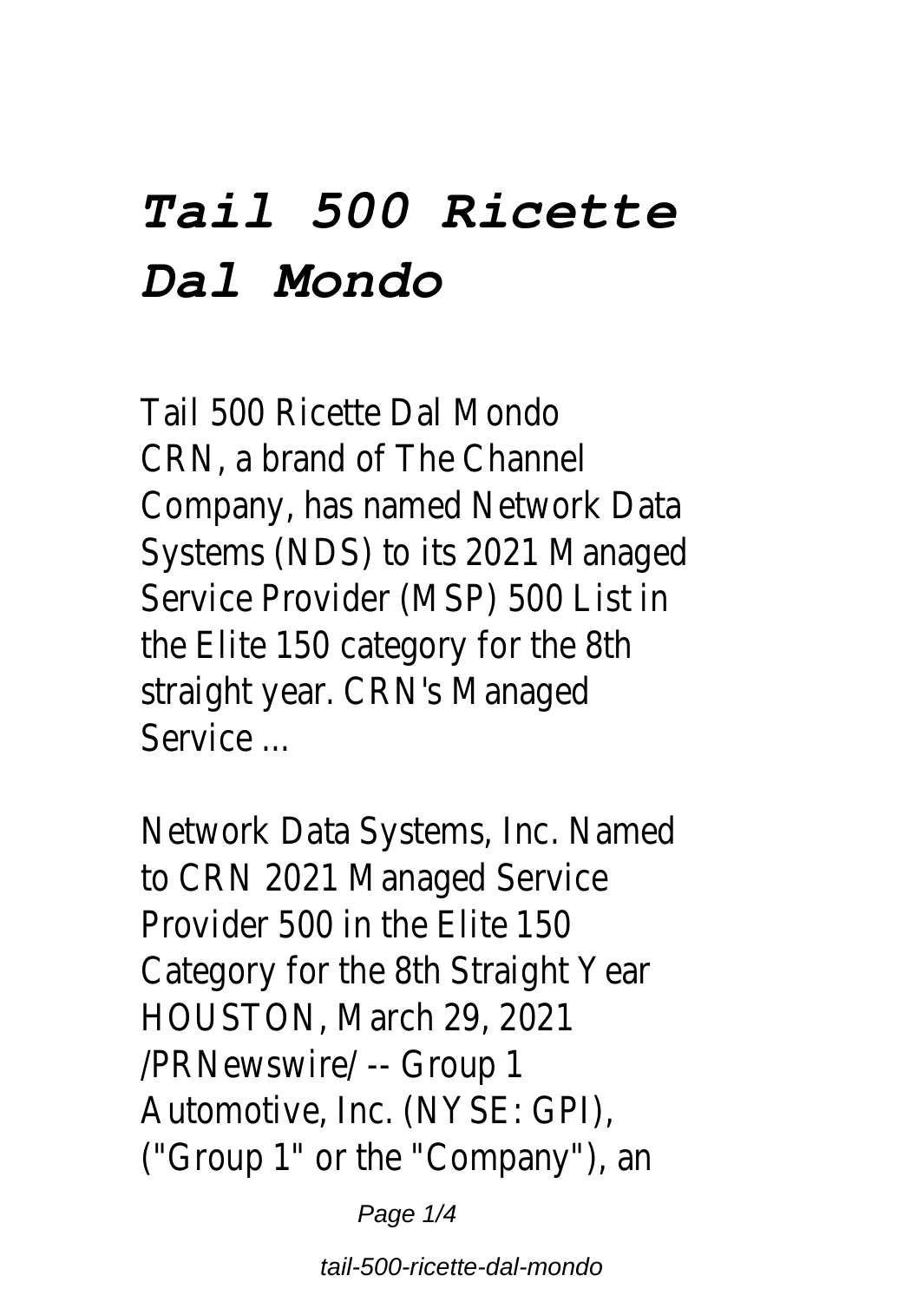international, Fortune automotive retailer, t announced that senior manage ...

Tail 500 Ricette Dal Mondo CRN, a brand of The Channe Company, has named Netwo Systems (NDS) to its 2021 Service Provider (MSP) 500 Elite 150 category for the year. CRN's Managed Servic

Network Data Systems, Inc. CRN 2021 Managed Service 500 in the Elite 150 Catego 8th Straight Year HOUSTON, March 29, 2021 /PRNewswire/ -- Group 1 A Inc. (NYSE: GPI), ("Group 1"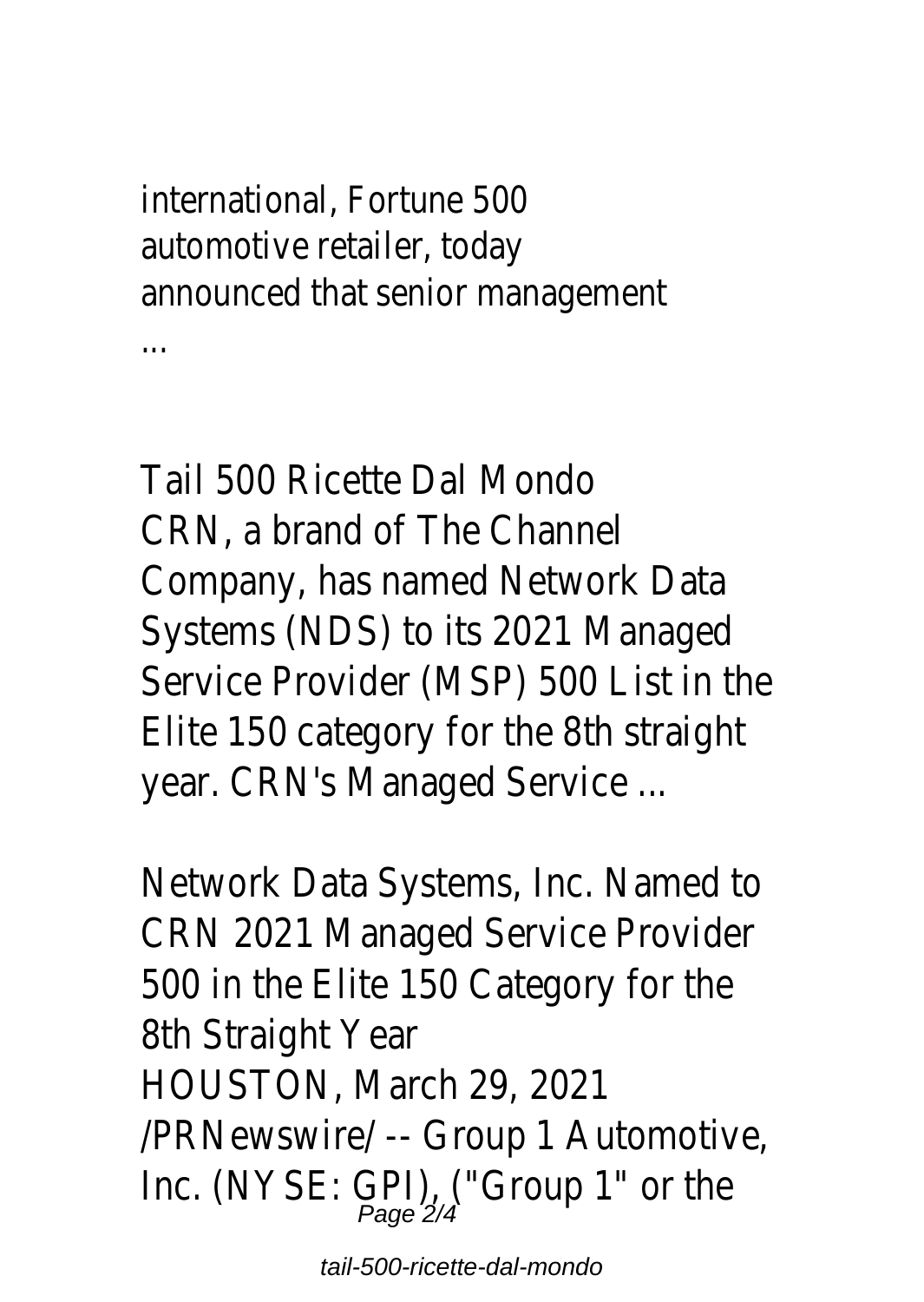"Company"), an international 500 automotive retailer, to announced that senior mana

**HOUSTON, March 29, 2021 /PRNewswire/ -- Group 1 Automotive, Inc. (NYSE: GPI), ("Group 1" or the "Company"), an international, Fortune 500 automotive retailer, today announced that senior management ...**

## **Network Data Systems, Inc. Named to CRN 2021 Managed**

Page 3/4